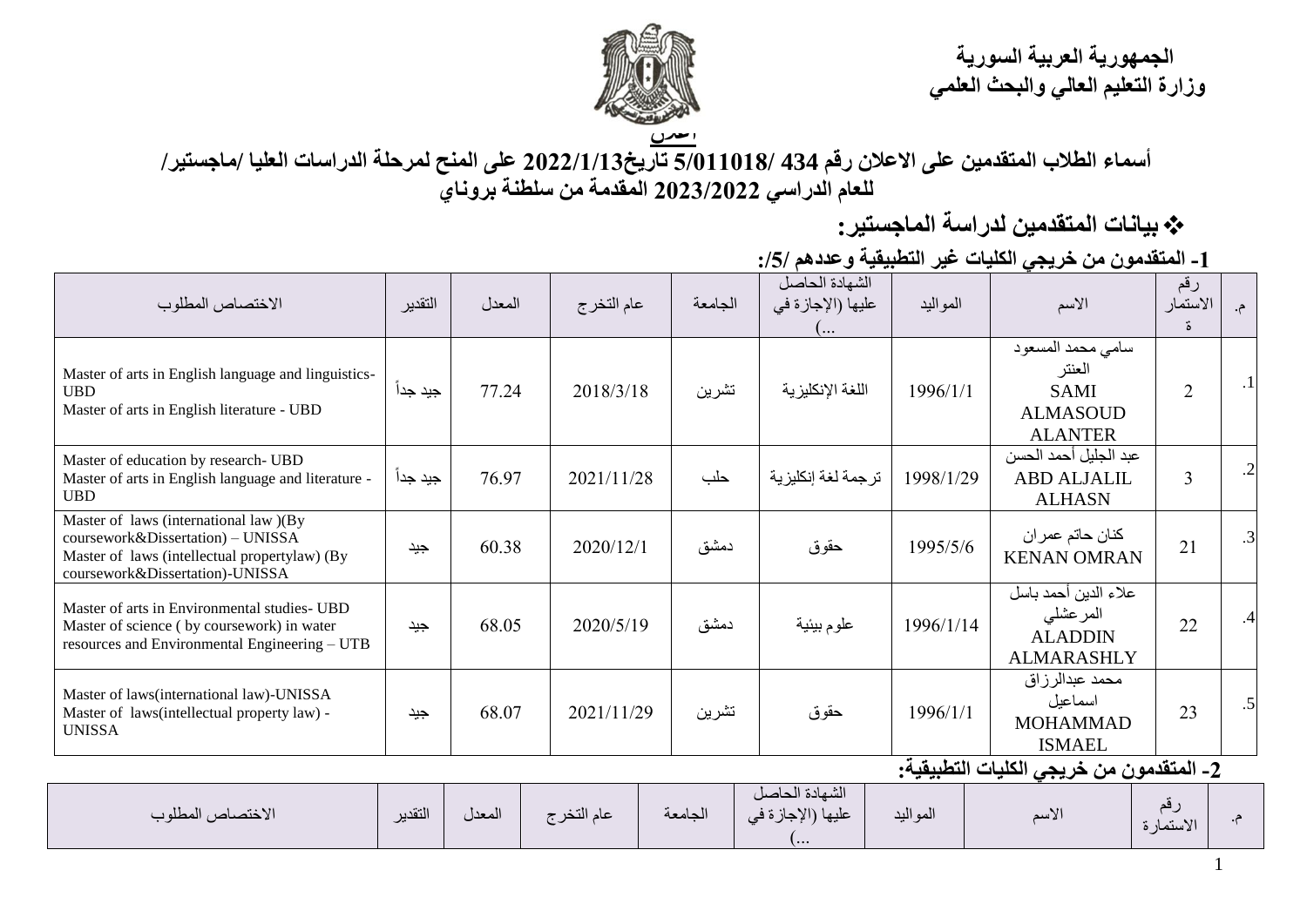| Master of science in computer science -<br><b>UBD</b><br>Master of engineering in systems<br>engineering-UBD                                                                  | جيد جداً | 84.53 | 2021/1/14  | البعث | هندسة معلوماتية                                  | 1997/5/13 | على بلال رجب<br><b>ALI RAJAB</b>                                            |                | .1              |
|-------------------------------------------------------------------------------------------------------------------------------------------------------------------------------|----------|-------|------------|-------|--------------------------------------------------|-----------|-----------------------------------------------------------------------------|----------------|-----------------|
| Master of science in mechanical Engineering<br>$- UTB$<br>Master of science in energy studies-UBD                                                                             | جيد      | 71.70 | 2021/12/7  | تشرين | العلوم التطبيقية<br>/ميكانيك المر كبات           | 1996/4/2  | حیدر خضر خاسکی<br><b>HAIDER KHASKI</b>                                      | $\overline{4}$ | $\cdot$ 2       |
| Master of public health (Master by<br>coursework)-UBD                                                                                                                         | جيد جداً | 76.45 | 2021/2/10  | تشرين | الصيدلة والكيمياء<br>الصيدلية                    | 1997/1/1  | مؤيد أحمد الرسلي<br><b>MOAYAD</b><br><b>ALRESLI</b>                         | 5              | .3 <sup>1</sup> |
| Master of science in computer science-<br><b>UBD</b><br>Master of science in computing and<br>information systems-UTB                                                         | جيد جداً | 76.97 | 2019/4/29  | تشرين | الهندسة المعلوماتية<br>برمجيات ونظم<br>المعلومات | 1995/4/10 | مفيد محمود ديبو<br><b>MOUFED DIBOU</b>                                      | 6              | .4              |
| Food science and Technology - UTB<br>Agribusiness - UNISSA                                                                                                                    | جيد      | 74.27 | 2019/6/26  | تشرين | الهندسة الزراعية                                 | 2004/10/1 | جوي پوسف حسن<br><b>JAWA HASSAN</b>                                          | $\overline{7}$ | .5 <sup>1</sup> |
| Master by research - UBD<br>Master by research /school of computing<br>and information systems - UTB                                                                          | جيد جدأ  | 80.83 | 2019/11/5  | طرطوس | هندسة تكنلوجيا<br>المعلومات<br>والاتصالات        | 1997/1/1  | ألاء غياث حسن<br><b>ALAA HASAN</b>                                          | 8              | .6 <sup>1</sup> |
| Master by research - UBD<br>Master by research /school of computing and<br>information systems - UTB                                                                          | جيد جداً | 79.82 | 2019/11/5  | طرطوس | هندسة تكنلوجيا<br>المعلومات<br>والاتصالات        | 1996/5/6  | غدير محمد غانم<br><b>GHADEER</b><br><b>GHANEM</b>                           | 9              | .7 <sub>l</sub> |
| Master of Engineering in systems<br>Engineering-UBD<br>Master of science in computer science- UBD                                                                             | امتياز   | 85.72 | 2017/10/24 | حلب   | هندسة الاتصالات                                  | 1995/1/30 | حسن محمد موسى<br><b>HASAN MOUSA</b>                                         | 11             | .8 <sub>1</sub> |
| Master of science (By research) in master of<br>Engineering in systems Engineering _ UBD<br>Master of science (By research) in Electrical<br>and Electronic Engineering _ UTB | جيد جداً | 73.94 | 2019/11/26 | طرطوس | الهندسة التقنية<br>الأتمتة الصناعبة              | 1996/1/1  | حسين غسان الشلوف<br><b>HUSSAIN</b><br><b>ALSHALLOUF</b>                     | 12             | .9              |
| Master by Research / Electrical and Electronic<br>Engineering _ UTB<br>Master of Engineering in systems<br>Engineering By Research - UBD                                      | جيد جدا  | 80.69 | 2019/9/24  | حلب   | هندسة النظم<br>الإلكترونية                       | 1996/7/6  | محمد قصبي حسن العثمان<br><b>MOHAMMAD</b><br><b>QUSAE</b><br><b>ALOTHMAN</b> | 13             | .10             |
| Master of science in computer science (By<br>$Research$ – $UBD$<br>Master of science (By research) in<br>computing and Network security- UTB                                  | جيد      | 74.95 | 2019/11/12 | دمشق  | هندسة الكترونيات<br>واتصالات                     | 1996/3/5  | عبدو سعيد بكور<br><b>ABDOU</b><br><b>BAKKOUR</b>                            | 14             | .11             |
| Master of science in Architecture - UBD<br>Master of science in Architecture-PB                                                                                               | جيد      | 73.46 | 2015/4/14  | دمشق  | الهندسة المعمار ية                               | /12/21    | ناهد على غانم                                                               | 15             | .12             |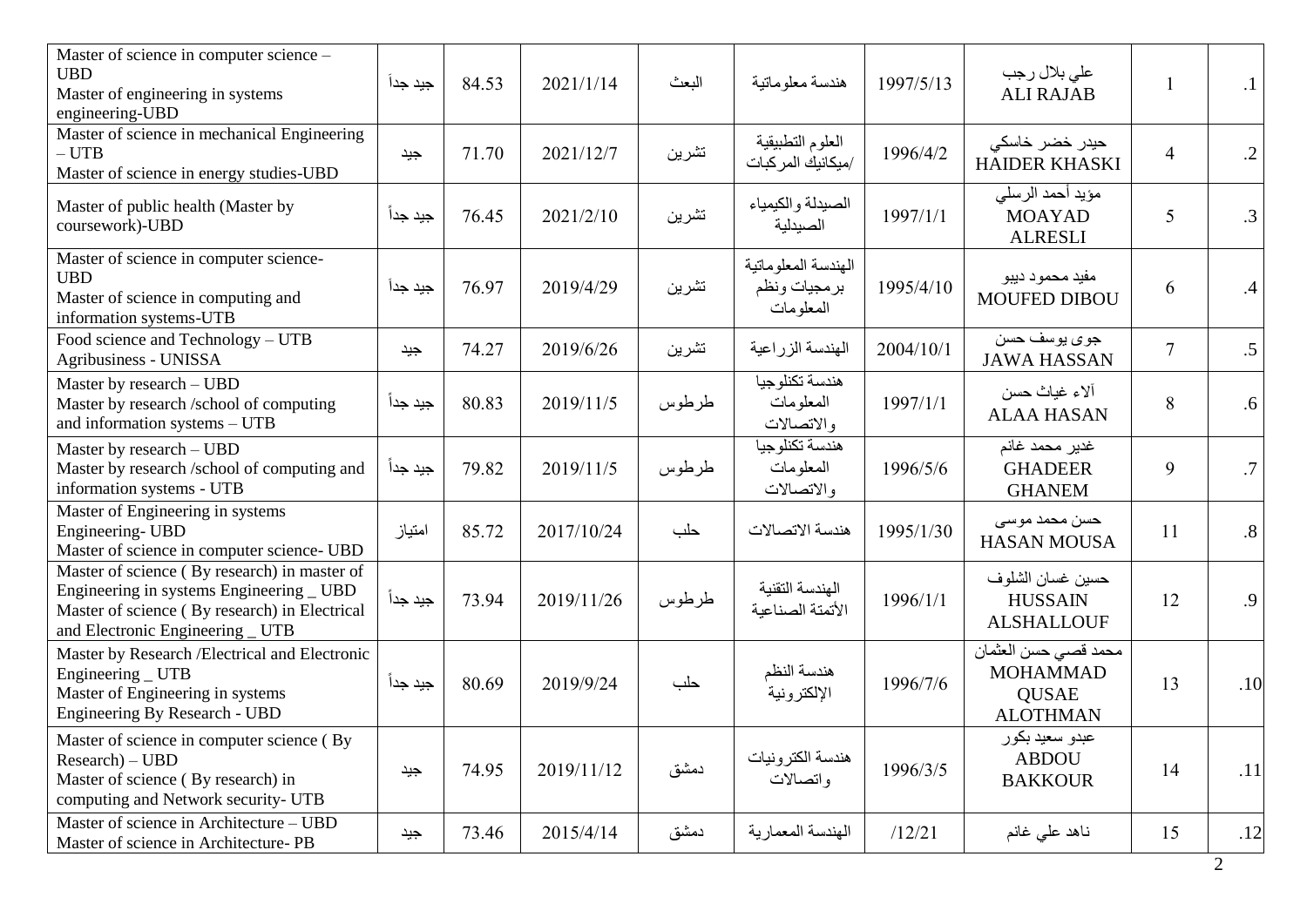|                                                                                                                                                       |          |       |            |                                            |                                                    | 1989           | <b>NAHED</b><br><b>GHANEM</b>                              |    |     |
|-------------------------------------------------------------------------------------------------------------------------------------------------------|----------|-------|------------|--------------------------------------------|----------------------------------------------------|----------------|------------------------------------------------------------|----|-----|
| Master of science in petroleum Geosciences-<br><b>UBD</b><br>Master of science in Geosciences (By<br>research) UBD                                    | جيد      | 69.08 | 2020/7/7   | تشرين                                      | العلوم / الجيلوجيا<br>التطبيقية                    | 1992/7/17      | همام جبرائيل مسلم<br><b>HOUMAM</b><br><b>MUSALLAM</b>      | 16 | .13 |
| Master of science in mechanical engineering<br>by coursework-UTB<br>Master of science in mechanical engineering<br>by research - UTB                  | جيد      | 71.50 | 2022/1/10  | تشرين                                      | هندسة القوى<br>الميكانيكية                         | 1995/9/5       | أحمد محمد عمر ان<br><b>AHMAD OMRAN</b>                     | 17 | .14 |
| Faculty of Engineering master of science (by<br>research) in Civil Engineering - UTB<br>Diploma in Civil Engineering (LEVEL 5<br><b>DIPLOMA</b> )- PB | امتياز   | 88.66 | 2019/11/26 | دمشق                                       | الهندسة المدنية                                    | 1997/1/1       | أحمد محمد عارف خيارة<br><b>AHMAD KHIARA</b>                | 18 | .15 |
| Master of science in cicil Engineering (By<br>$research$ ) – UTB<br>Master of science in cicil Engineering (By<br>coursework)- UTB                    | جيد      | 73.64 | 2016/11/14 | البعث                                      | الهندسة المدنية                                    | 1992/4/20      | حسين على الحديد<br><b>HUSSEIN</b><br><b>ALHADED</b>        | 19 | .16 |
| <b>COMPUTER SCIENCE-UBD</b><br>Information systems (CIS)- UTB                                                                                         | جيد      | 69.48 | 2020/2/11  | دمشق                                       | الهندسة المعلوماتية<br>النظم والشبكات<br>الحاسوبية | 1994/1/1       | ابراهيم خالد الغراء<br><b>IBRAHIM</b><br><b>ALGHARAA</b>   | 20 | .17 |
| Master of science in civil engineering- UTB<br>Civil engineering $-$ PB                                                                               | جيد جداً | 80.15 | 2014/9/9   | دمشق                                       | الهندسة المدنبة                                    | 1991/12/8      | سالي جوزيف حمصى<br><b>SALLY HOMSI</b>                      | 24 | .18 |
| Master of Engineering in systems<br>Engineering by Research - UBD                                                                                     | جيد      | 71.37 | 2021/11/30 | دمشق                                       | الهندسة المدنية                                    | /10/29<br>1996 | باسل سعيد أبو حجيلة<br><b>BASEL ABOU</b><br><b>HOJAILA</b> | 25 | .19 |
| Cropscience-UBD                                                                                                                                       | جيد      | 68.82 | 2021/11/15 | البعث                                      | الهندسة الزراعية                                   | 1995/1/10      | لؤي أيمن شهاب<br><b>LOAI SHHAB</b>                         | 28 | .20 |
| Master of health science in clinical sciences-<br><b>UBD</b><br>Master of health science in Biomedical<br>sciences-UBD                                | جيد      | 67.40 | 2020/7/7   | <b>SPU</b><br>الجامعة<br>السورية<br>الخاصة | الصيدلة                                            | 1998/1/15      | أغيد على قاسم<br><b>AGHYAD</b><br><b>KASSEM</b>            | 10 | .21 |
| Master of science (compter science) - UBD<br>Master of science in mathematics by research<br>$-$ UBD $\,$                                             | امتياز   | 86.20 | 2020/11/10 | جامعة<br>الجزيرة<br>الخاصة                 | الهندسة المعلوماتية                                | 1998/1/13      | على حسين الذياب<br><b>ALI ALTHIAB</b>                      | 26 | .22 |